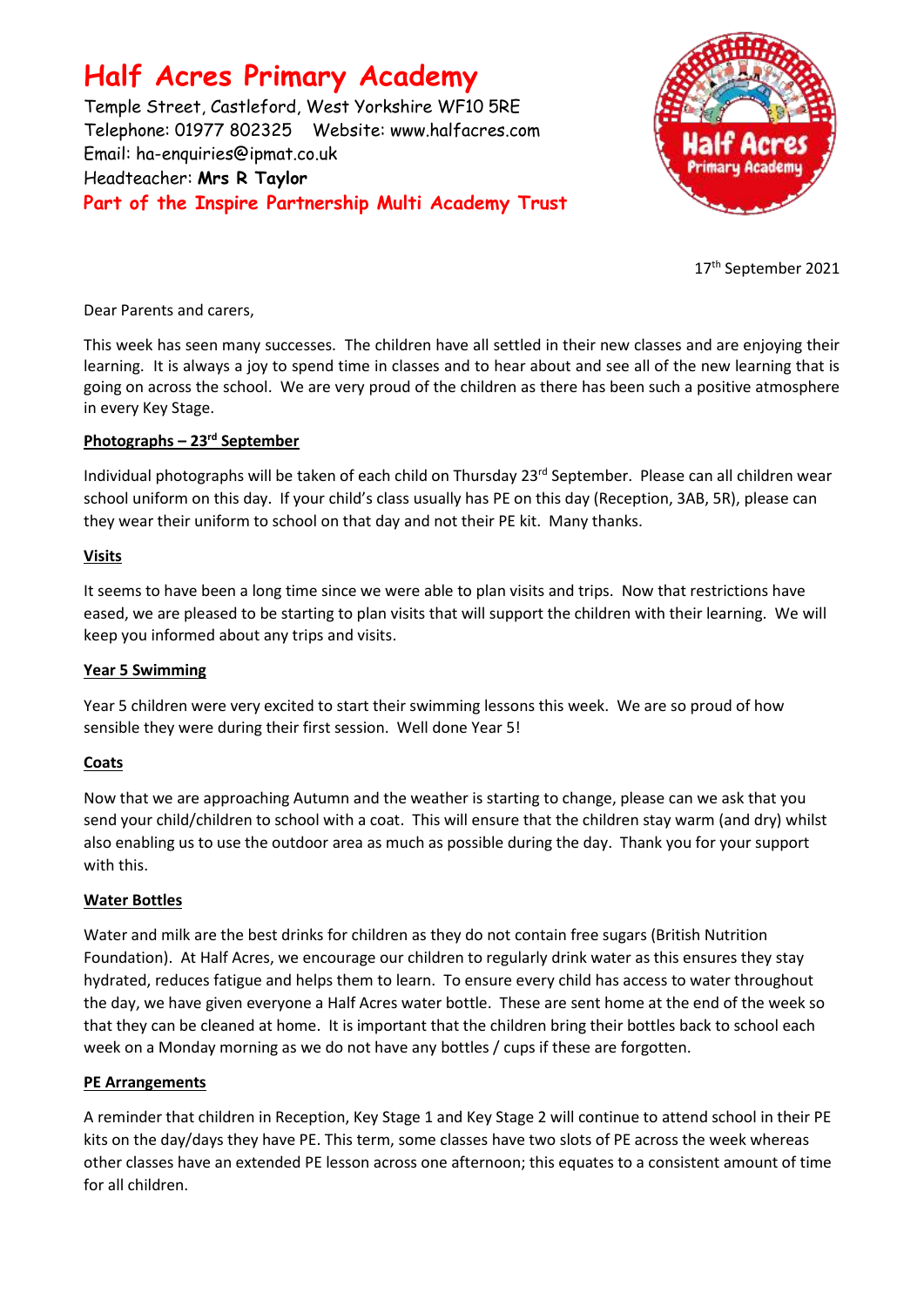#### **PE Days:**

| <b>Class</b> | Days                            |
|--------------|---------------------------------|
| EY2M         | Thursday & Friday               |
| EY2N         | Thursday & Friday               |
| 1K           | Monday & Wednesday              |
| 1W           | Monday & Wednesday              |
| 2C           | Tuesday & Friday                |
| 2S           | Tuesday & Friday                |
| 3AB          | Tuesday & Thursday              |
| 3M           | Tuesday & Friday                |
| 4Mc          | Tuesday & Friday                |
| 5BW          | Wednesday – swimming & Friday   |
| 5R           | Wednesday - swimming & Thursday |
| 60           | Tuesday & Friday                |

#### **Reading**

Reading is a vital skill that opens the world to us. At school, we encourage the children to read throughout the school day. We ask that parents and carers continue to read with their children at least three times per week. Reading books will be sent home and reading records will be provided by school in the near future.

#### **Staffing**

I know that you will join me in wishing Miss Cawthorne and Mrs Foster all the very best as they leave us for a short time to start their maternity leave. We look forward to meeting their new arrivals and welcoming them back later in the academic year.

#### **Attendance**

Thank you for arriving promptly and attending school every day. We are pleased to share the weekly attendance for each class.

| Class        | % Attendance this Week |
|--------------|------------------------|
| Nursery am   | 96.74%                 |
| Nursery pm   | 95.12%                 |
| <b>YRM</b>   | 93.57%                 |
| YRN          | 98.47%                 |
| 1Κ           | 93.60%                 |
| 1W           | 98.73% $\sum X$        |
| 2C           | 94.88%                 |
| 2S           | 85.23%                 |
| 3AB          | 98.19%                 |
| 3M           | 87.50%                 |
| 4Mc          | 95.67%                 |
| 5BW          | 89.00%                 |
| 5R           | 91.33%                 |
| 60           | 95.27%                 |
| Whole School | 93.39%                 |

**Congratulations to 1W for achieving the highest attendance percentage this week.**